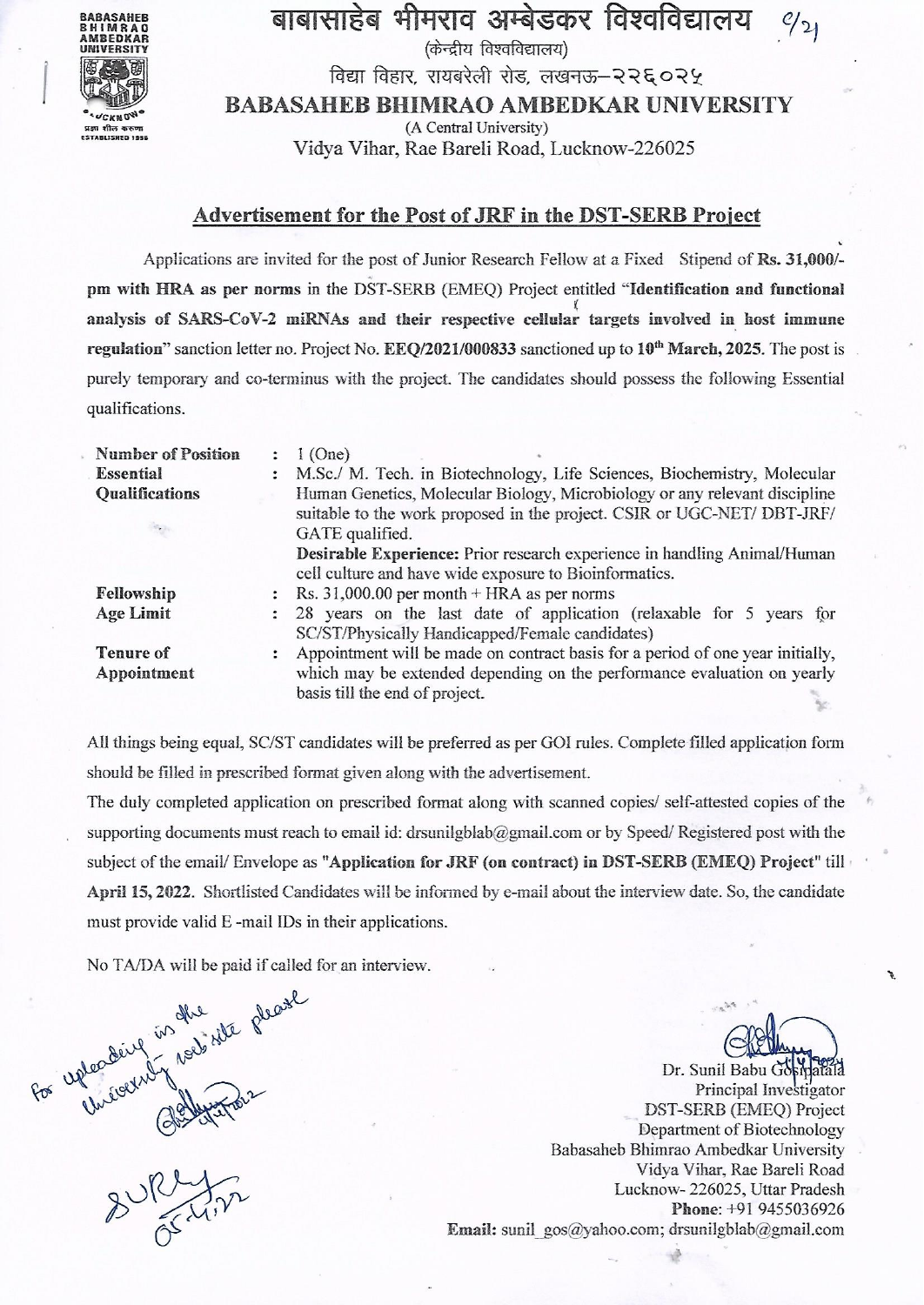

# **BABASAHEB BHIMRAO AMBEDKAR UNIVERSITY**

(A Central University)

Vidya Vihar, Rae Bareli Road, Lucknow-226025

### **For office use only**

Application No……………..…….

## **APPLICATION FORM**

| Advt. No                                            |                                                            |                  |                                                                                                                                                  |                                                                                                                   |                                                                   |                 |  |                 |
|-----------------------------------------------------|------------------------------------------------------------|------------------|--------------------------------------------------------------------------------------------------------------------------------------------------|-------------------------------------------------------------------------------------------------------------------|-------------------------------------------------------------------|-----------------|--|-----------------|
|                                                     |                                                            |                  |                                                                                                                                                  | Research Project: Identification and functional analysis of SARS-CoV-2 miRNAs and their                           |                                                                   |                 |  |                 |
|                                                     |                                                            |                  |                                                                                                                                                  | respective cellular targets involved in host immune regulation                                                    |                                                                   |                 |  |                 |
| <b>DST-SERB, New Delhi</b><br><b>Funding Agency</b> |                                                            |                  |                                                                                                                                                  |                                                                                                                   |                                                                   |                 |  |                 |
|                                                     | <b>Name of Principal</b>                                   |                  | Dr. Sunil Babu Gosipatala                                                                                                                        |                                                                                                                   |                                                                   |                 |  |                 |
|                                                     | Investigator                                               |                  |                                                                                                                                                  |                                                                                                                   |                                                                   |                 |  |                 |
|                                                     | <b>Name of Position</b>                                    |                  | Junior Research Fellow (on contract)                                                                                                             |                                                                                                                   |                                                                   |                 |  |                 |
|                                                     | <b>Department</b>                                          | Biotechnology    |                                                                                                                                                  |                                                                                                                   |                                                                   |                 |  |                 |
|                                                     |                                                            |                  |                                                                                                                                                  |                                                                                                                   |                                                                   |                 |  |                 |
| $\mathbf{1}$                                        | Name of the Candidate (In Capital Letter)                  |                  |                                                                                                                                                  |                                                                                                                   |                                                                   |                 |  |                 |
| $\overline{2}$                                      | Father's/Husband's Name                                    |                  |                                                                                                                                                  |                                                                                                                   |                                                                   |                 |  |                 |
| 3                                                   |                                                            | Sex: Male/Female |                                                                                                                                                  | 4. Marital Status: Married/ Unmarried                                                                             |                                                                   | 5. Nationality: |  |                 |
| 6                                                   | Date of Birth                                              |                  |                                                                                                                                                  |                                                                                                                   |                                                                   |                 |  |                 |
|                                                     | Present/Contact                                            |                  |                                                                                                                                                  |                                                                                                                   |                                                                   |                 |  |                 |
| 8                                                   | Address                                                    |                  |                                                                                                                                                  |                                                                                                                   |                                                                   |                 |  |                 |
|                                                     |                                                            |                  |                                                                                                                                                  |                                                                                                                   |                                                                   |                 |  |                 |
|                                                     |                                                            |                  |                                                                                                                                                  |                                                                                                                   |                                                                   |                 |  |                 |
| 9                                                   | <b>Permanent Address</b>                                   |                  |                                                                                                                                                  |                                                                                                                   |                                                                   |                 |  |                 |
|                                                     |                                                            |                  |                                                                                                                                                  |                                                                                                                   |                                                                   |                 |  |                 |
| 10                                                  | Mobile No.                                                 |                  |                                                                                                                                                  |                                                                                                                   |                                                                   |                 |  |                 |
|                                                     |                                                            |                  | Gen /SC /ST /OBC / PH                                                                                                                            | 11. E-mail:                                                                                                       |                                                                   |                 |  |                 |
| 12.                                                 | Category                                                   |                  |                                                                                                                                                  | (Enclosed attested copy of certificate) and women                                                                 |                                                                   |                 |  |                 |
|                                                     | UGC/CSIR-                                                  |                  |                                                                                                                                                  |                                                                                                                   |                                                                   |                 |  |                 |
| 13                                                  | NET/GATE/DBT-<br><b>JRF</b>                                |                  | 1. Roll. No.: ________, Year: __________, Score/Rank________<br>2. Roll. No.: ________, Year: __________, Score/Rank ___________________________ |                                                                                                                   |                                                                   |                 |  |                 |
| 14                                                  | <b>Educational Qualification:</b>                          |                  |                                                                                                                                                  |                                                                                                                   |                                                                   |                 |  |                 |
|                                                     |                                                            |                  |                                                                                                                                                  | <b>Board/Institute/</b>                                                                                           |                                                                   |                 |  |                 |
|                                                     | Qualification                                              |                  | Subject/Discipline                                                                                                                               | Univ.                                                                                                             | Year                                                              | Marks $(\% )$   |  | <b>Division</b> |
| a.                                                  | 10th                                                       |                  |                                                                                                                                                  |                                                                                                                   |                                                                   |                 |  |                 |
| b.                                                  | 12th or equivalent                                         |                  |                                                                                                                                                  |                                                                                                                   |                                                                   |                 |  |                 |
| c.                                                  | B.Sc./B.E./B.Tech.                                         |                  |                                                                                                                                                  |                                                                                                                   |                                                                   |                 |  |                 |
| d.                                                  | M.Sc.                                                      |                  |                                                                                                                                                  |                                                                                                                   |                                                                   |                 |  |                 |
| e.                                                  | M.Phil./M.E./M.                                            |                  |                                                                                                                                                  |                                                                                                                   |                                                                   |                 |  |                 |
|                                                     | Tech*                                                      |                  |                                                                                                                                                  |                                                                                                                   |                                                                   |                 |  |                 |
| 15                                                  | necessary                                                  |                  |                                                                                                                                                  | Details of Experience in chronological order. Enclose a separate sheet duly authenticated under your signature if |                                                                   |                 |  |                 |
|                                                     | Organization                                               |                  | <b>Position</b>                                                                                                                                  | <b>Salary/Emoluments</b>                                                                                          | <b>Nature of</b><br><b>Nature of Duties</b><br><b>Appointment</b> |                 |  |                 |
|                                                     |                                                            |                  |                                                                                                                                                  |                                                                                                                   |                                                                   |                 |  |                 |
|                                                     |                                                            |                  |                                                                                                                                                  |                                                                                                                   |                                                                   |                 |  |                 |
| 16                                                  | <b>Research Publications</b><br>(Attach list with<br>Copy) |                  |                                                                                                                                                  |                                                                                                                   | Numbers:                                                          |                 |  |                 |